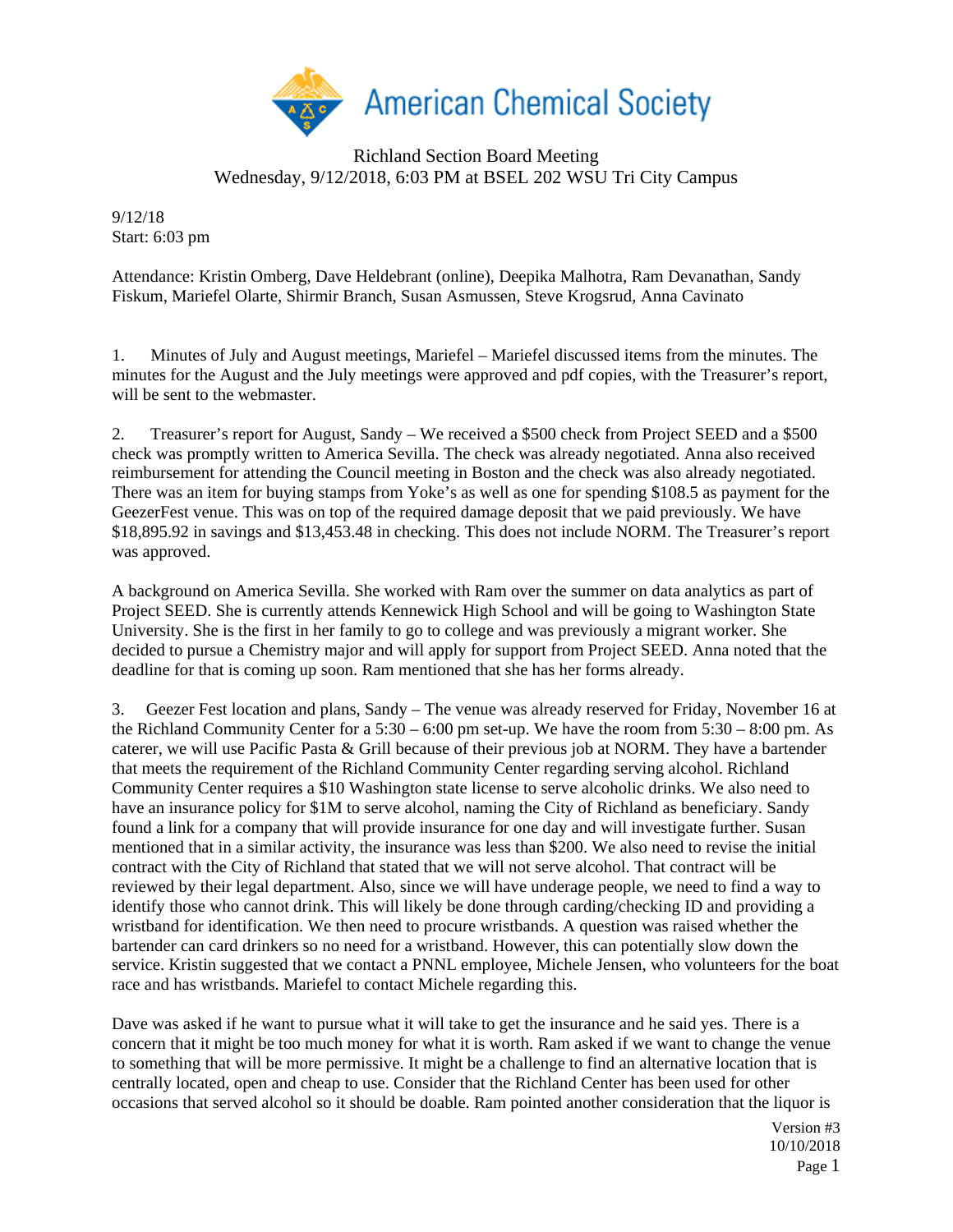

Richland Section Board Meeting

Wednesday, 9/12/2018, 6:03 PM at BSEL 202 WSU Tri City Campus

free and we have a nice quantity of it from NORM. A couple hundred of dollars for the insurance seems worth it. Our budget will allow it. Dave will follow up with the insurance. He will pass the information to the board before the next meeting to make a decision and we can vote on it. Contract will be shaken out early October to satisfy time constraint. Ram proposed that if the insurance cost is less than \$200, then Dave can proceed, if not, then the decision goes back to the committee. It was seconded and approved. Dave is thus authorized to proceed securing the insurance.

Steve mentioned that the ACS member who passed away has a son in town and he can be contacted regarding GeezerFest. Steve found out about him when the hard copy newsletter was sent to his father and he received a reply letter that Mr. Soldat already passed away. Ram will contact the son.

4. ACS Council Meeting, Anna – Ram noted that Anna attended the meeting in Boston as councilor and our section got 3 nominations for the Chem Luminary Award. Anna identified them as: Best Over-all Minority Affair Committee, Best On-going National Chemistry Week Event and Best National Chemistry Week Event Organized by a Student Group. Girl in Science event was nominated. We didn't get any award in the end but it was still an honor to be nominated 3 times. Anna prepared and displayed the poster and interacted with others from other sections. It was fun event. The Richland Section was mentioned in the big screen even if we did not get to go up the stage. Janet was honored with two awards connected to the Division of Small Chemical Businesses and the Division of Professional Relations.

Anna noted that the elections for the ACS President will take place in October. The deadline to vote is October 31<sup>st</sup>. The candidates are Luis Echegoyen, from the University of Texas and Thomas Gilbert from Northeastern University in Boston. Ram asked Anna to send an e-mail to Mariefel with a summary of the Council meeting. (The report summary is an attachment to the minutes.)

The ACS national meeting was well-attended, with 14,235 attendees by the Wednesday when the ACS Council Meeting was held. One topic was the changing of the by-laws to allow the international chapters to accrue dues from their members and use them at their discretion. There is follow on and that is the allocation of money to the international sections and that is controversial. There is a lot of mixed feelings regarding this among the councilors. Looking at the membership profile, the international market is growing. ACS is also targeting growth in those markets. President Dorhout also hosted a special meeting on issues of sexual harassment within ACS and beyond/work place. There were survey questions such as whether the participants have experienced sexual harassment during ACS meetings. About 77% said no but it was pointed out that 23% said yes. A question on whether the participant witnessed sexual harassment in the workplace was raised. 77% of the women and 57% of men said yes. President Dorhout is encouraging the dialogue on sexual harassment across the board at ACS, especially during meetings. 73% of the local representatives said that there was no previous discussions regarding this issue at the local section level. Anna will send the summary, including the statistics, to the whole membership. Ram noted that this info is important to him because he and Kristin are members of the PNNL Lab-level Diversity Council and certainly an issue to be discussed. The statistics is horrifying. Another issue is regarding hostility where, a woman presenting a topic will get more hostile questions or dismissive attitudes compared to a man presenting the same topic, who might get easier questions. Awareness of these issues and putting things in place to address these issues are needed. There is an on-going movement, such as with AAAS, where individuals who were found to be guilty of committing sexual harassment will be stripped of awards.

> Version #3 10/10/2018 Page 2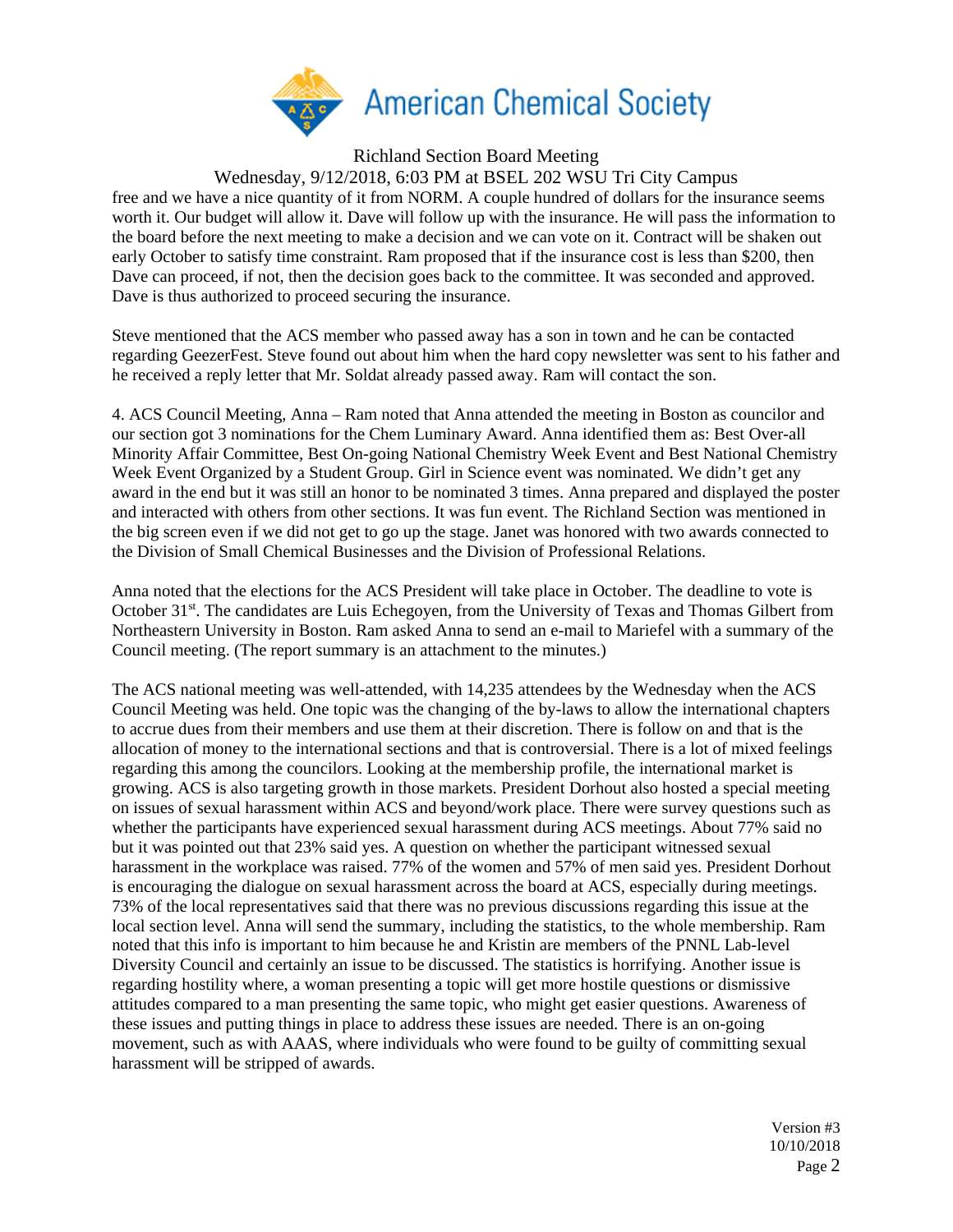

Richland Section Board Meeting

Wednesday, 9/12/2018, 6:03 PM at BSEL 202 WSU Tri City Campus

Anna also mentioned that she is now a member of the Local Section Activity Committee. She would like us to be aware of their activities. She is part of the sub-committee that is responsible with grants and awards. The first one is the Science Café, and for this, we can request up to \$500. This is geared towards hosting an event that is for the public and is held in a public venue. The deadline for this award is in May. There is also the IPG grant. We had an IPG for enhancing presentation which still needs to be closed. The maximum amount that can be requested is \$3500 and is for a new initiative within the local section. Ram inquired if requesting to get support to start a Government Affairs within the scope of IPG and it was. However, as long as we have an open IPG, we cannot request for a new one. Then there is a new program, the MET, which stands for Member Engaging with Technology. With a deadline in October. This is a proposal to purchase technology that is needed by the section. For example, for sections that are geographically isolated such as our group, we might consider buying something that will help us to broadcast talks, such as a projector. Sandy noted that Frannie got an award called Bridging the Gap. Anna said those do not exist anymore. MET replaced Bridging the Gap. We haven't spent the award yet. Anna said that we have to do something about these awards because we cannot apply for a new award unless they are closed.

Kristin asked if we can request a re-allocation of funds from a previous IPG. Anna said she will try to find out information regarding this, in the spirit of an IPG. Ram suggested two paths: (1) Using the IPG minigrant to complete a training to enhance communication, which was what it was intended for, but assign someone else to coordinate these activities and get something done, preferably before December, finish the report, call it good, and then submit another request and (2) look into repurposing, if the other path is not feasible within the short span.

What happened previously was that Vanda had a large proposal for \$2500 but only got awarded \$750. This was not sufficient for the original planned activity but we did not say no to the award. Ram suggested an alternative where we tap Toastmasters, of which he is a member of, to run a communication program. Get some Toastmaster folks, provide some food, get some target audience and get it done. Kristin mentioned that she ran a program for post-docs in New Mexico with a guy who can potentially do the training for \$750. One very helpful thing that he did was to video participants speaking in their native tongue and in English about the same topic. They saw how they were tensing up when speaking in English, while they were more compelling in their native tongue, even if the words were not actually understood. In the workshop, they worked on an analysis of these videos and identified ways to make them more comfortable. The goals was to be better in communicating in English, in the same style as they did when speaking in their first language. Anna reiterated that we need to file a report because that will clear the box so we can request again. Ram will look into tapping The Lab Oratories Toastmaster group from PNNL, which is one of the best chapters in the world in terms of awards. Anna will at the same time look into repurposing the grant. Considering that the maximum grant amount can be \$3500, if we can close the current award, there is a chance for us to request a higher amount for a different objective.

Anna also talked about National Chemistry Week, which is the last week of October. The theme is "Out of this World". As the coordinator, Anna can order materials for this event as well as order the other paraphernalia, like the mole. Maybe look online in the ACS store and decide what to order. This year, at EOU, there will also be the Girls in Science activity with the topic of "Something's Fishy: an Environmental Mystery" on Oct.  $27<sup>th</sup>$  from 8:30 4 pm. A student designed the logo. There is also Program-In-A-Box that is connected to the National Chemistry Week theme. Program-In-A-Box will be in Oct. 23<sup>rd</sup> at 7pm. The EOU student chapter has already signed up for it but we can still sign-up for it as well to hold something at PNNL or in another school or in some other local event. Last Spring, Anna got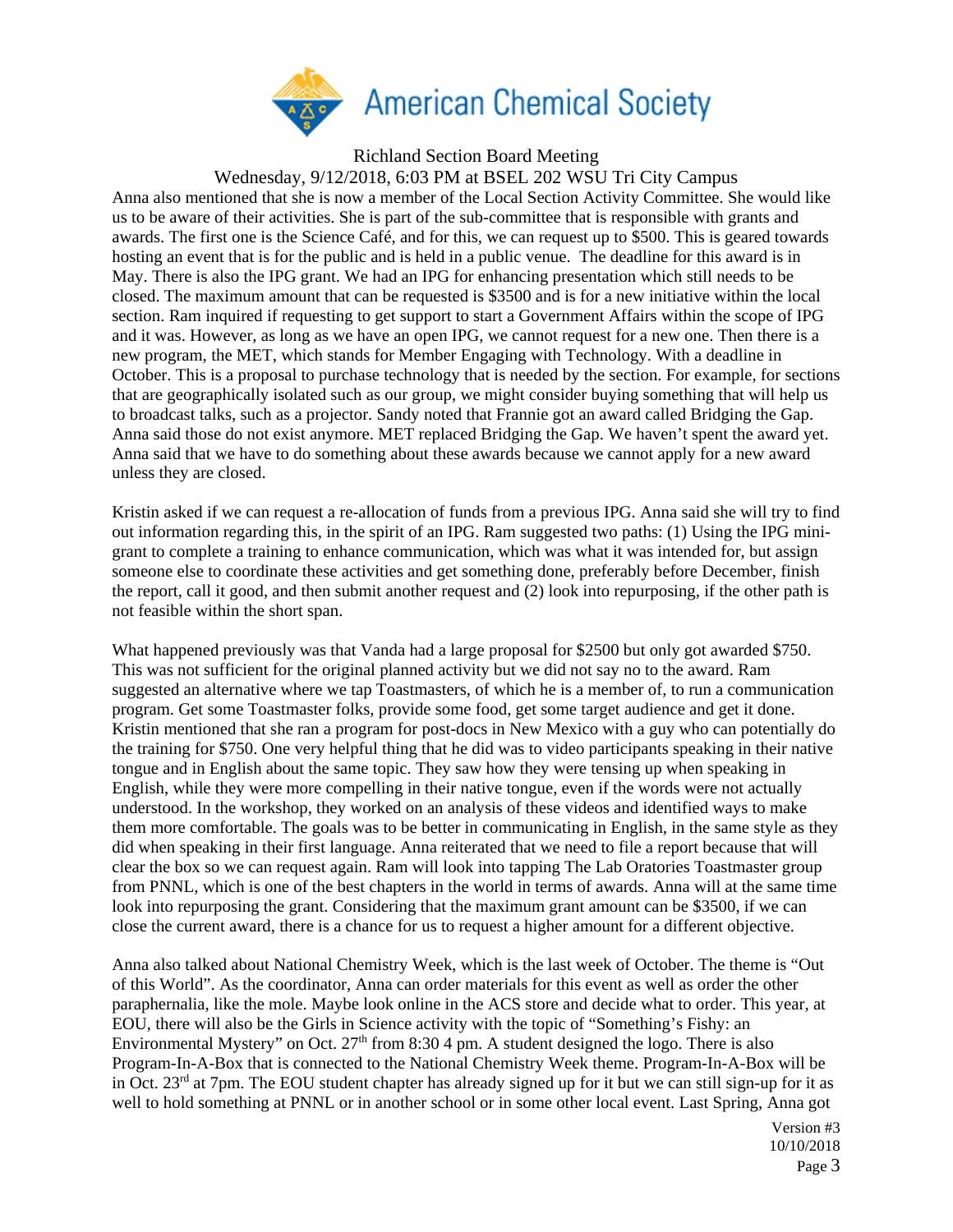

Richland Section Board Meeting

Wednesday, 9/12/2018, 6:03 PM at BSEL 202 WSU Tri City Campus

an invitation to apply for a kit from the National Informal STEM Education network (NISE). She just attended the training the day before and was awarded one of 250 kits in the nation. She will receive it in the following weeks. The box contains items that can be used for an activity with 100 participants. Anna has a commitment to use materials from the box between October to December this year and explain how they were used. She also offered that we can use any of the items for display in the library, an event or at work. Looking up the website online, a description of the kit content can be accessed at (www.nisenet.org/chemistry\_kit).

5. Closing the books for NORM, Jane/Sandy – Janet was not able to call in. There are still some receivables, including a check from President Dorhout, City of Richland and ACS Corporation Associates. Some folks also owe Janet a portion of the report: WCC, program chairs and session chairs. We should aim to send her those reports next week so we can have progress on this. With regards to echem in a box, the strategy was to just give reimbursement.

6. Newsletter, Steve – Steve plans to advertise the Geezerfest Party in early October. Steve also needs the bios of the candidates since the ballots need to be out to the section membership by Nov.  $1<sup>st</sup>$ . For the newsletter, he plans to include the photos from NORM, Steve received a letter from the local section in New England, advertising an award to a chemist known for social involvement, a chemist who is noteworthy for their activity in the community. Ram mentioned that America Sevilla sent out a blurb about her activities in project SEED and also have SEED photos. Steve is looking for any newsworthy items to publish.

Steve also checked with other societies for ideas regarding their dinner meetings. Not many do have dinner activities. AICHE does not have on. IEEE is not active anymore. Academy of Certified HAZMat managers had in the past but it didn't work out too well on participation. Maybe we can have joint meeting with them with a common topic (e.g. Hanford). The American Nuclear Society is also interested to collaborate. Their comment is that dinner events are money losing affair. They used to have the dinner in restaurants and the rent alone can be \$700-800, with a fee of \$20 for members and \$22 for nonmembers. The night before, they had it at the REACH. Ram pointed out that this event is initially only for the Board meeting dinner and will be dutch. Potentially, we can aim for  $1<sup>st</sup>$  week of December joint dinner with ANS. A speaker at the event maybe Sue Clarke. Ram will to look into it.

Steve also needed bios from the nominees. We have two nominees for the chair elect (Sandy and Mariefel), secretary (Shirmir) and treasurer (Deepika). An e-mail will be sent out to the general membership soliciting nominations. Steve will also include a survey in the newsletter to see if there is interest for a general membership dinner event.

Ram brought up possible speakers at the GeezerFest and mentioned that John LaFemina will likely be an entertaining speaker.

Meeting adjourned: 6:56 pm